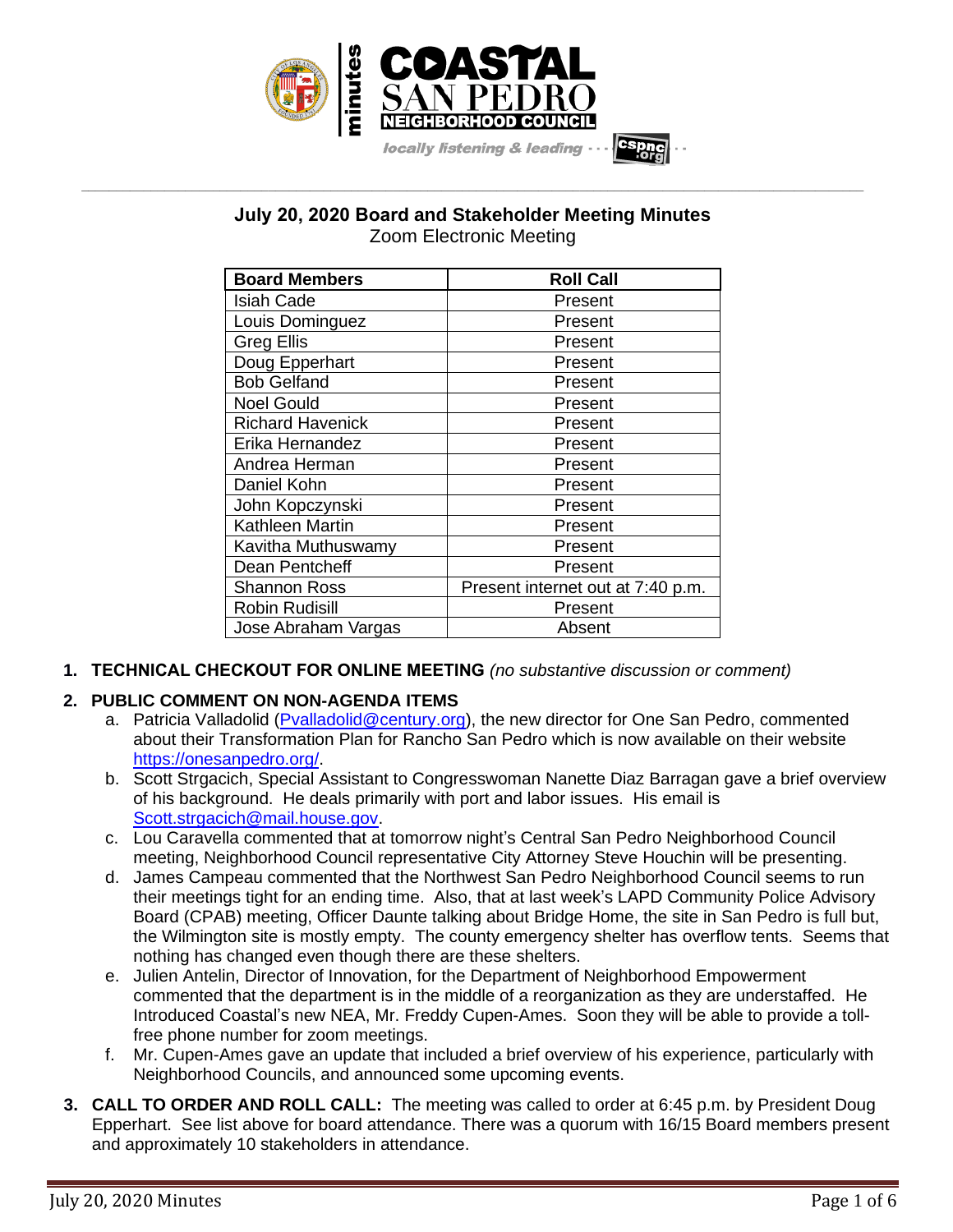## **4. BOARD OFFICER ELECTIONS** – All current executive officers were re-elected without objection.

# **5. BOARD MEMBER COMMENT ON NON-AGENDA ITEMS**

- a. Richard Havenick thanked all the board members, and that it is a pleasure and honor working with fact, evidence based, not so much opinion, as logic and reason, individuals. He also specifically thanked Andrea Herman for the alternate methods of dealing with traffic stops CF 20-0875 motion later in agenda.
- b. Robin Rudisill commented that a couple of months ago an appeal for the project at 1309 Pacific Avenue was filled, Central and Northwest SP Neighborhood Councils voted to support the appeal, she is happy to be in solidarity and looks forward to future discussions. The project at 2111 Pacific Avenue is currently on hold.
- c. Andrea Herman announced that there is a Renter Emergency Assistance program and that the LA Tenants Union is having a workshop on Tuesday, July 21<sup>st</sup>, regarding tenant's rights.
- d. Louis Dominguez asked about the status for the city to pick up abandon cars and are they still taking addresses for potholes?
- e. Noel Gould commented that it's been a pleasure working with everyone on this board. There are a plethora of bills that are trying to be jammed through the state legislature, all of which effect California single family zoning laws.
- f. Bob Gelfand commented that he thinks Andrea Herman's motion was referred to the Public Safety Committee and asked for the motion text be sent to him.
- g. Kathleen Martin gave a brief Bridge Home shelter update: so many of us have worked so hard to support this facility opening. Advocates have been working with homeless to get them into the shelter. So many of the people homeless people on Beacon Street have said yes to housing. She knows there are still a lot of tents, but they continue to work.
- h. Erika Hernandez announced resources there is an LA Covid 19 Recover Fund, there are 6 rounds, 2 have already been completed. Go to lacovidfund.org for more information.
- **6. APPROVAL OF PRIOR MEETING MINUTES** Approved without objection as presented.

# **7. PRESENTATION BY KAVITHA MUTHUSWAMY ON COVID-19, AND DISCUSSION OF LOCAL AND STATEWIDE RESPONSES**

- a. Ms. Muthuswamy disclosed that she works at the CDC, not for them.
- b. This is the first outbreak that she has been involved in. Each day brings new statistics and information and it can leave us not being able to trust information.
- c. This virus has impacted everyone's livelihood, families, etc. It is going to be a long road ahead.
- d. She gave an overview of data, cases have spiked rapidly since the end of May, since re-opening.
- e. There is information posted on the CSPNC Website. The statistics for San Pedro do NOT include Terminal Island.
- f. It is important to comply with mitigation measures. Wear a mask and social distance. It is best to stay at home as much as possible.
- g. We all know this is going to be a long haul. The best thing is to maintain the mitigation measures.
- h. Ms. Muthuswamy answered questions from the board and stakeholders.

# **8. MOTION RECOMMENDING PRESERVATION OF BUDGET ITEMS ASSOCIATED WITH ENVIRONMENTAL ISSUES** – *Richard Havenick*

*Whereas* Los Angeles County residents living in areas with higher levels of poverty and people of color suffer from Coronavirus infection rates and deaths at significantly greater numbers than white residents and residents in the wealthier parts of the County. *Whereas* the most economically disadvantaged areas of Los Angeles and areas with greater racial diversity are the areas suffering the greatest environmental injustices and are located in closest proximity to industrial areas, oil processing operations, and freight transportation.

*Whereas* such areas of environmental injustice suffer higher per capita rates of asthma, cardio-pulmonary disease, cancer, and other medical conditions known to increase Coronavirus infection rates and morbidity.

*Therefore be it resolved,* the Coastal San Pedro Neighborhood Council recommends that our Councilman Joe Buscaino and Mayor Eric Garcetti work to compel the City of Los Angeles to preserve all budget allocations associated with City Agencies directly engaged in environmental issues (including Urban Forestry, Parks and Recreation, Transportation, and the Environmental departments of the Harbor Departments). *(Reference the Council File/Community Impact Statement 20-0692.)*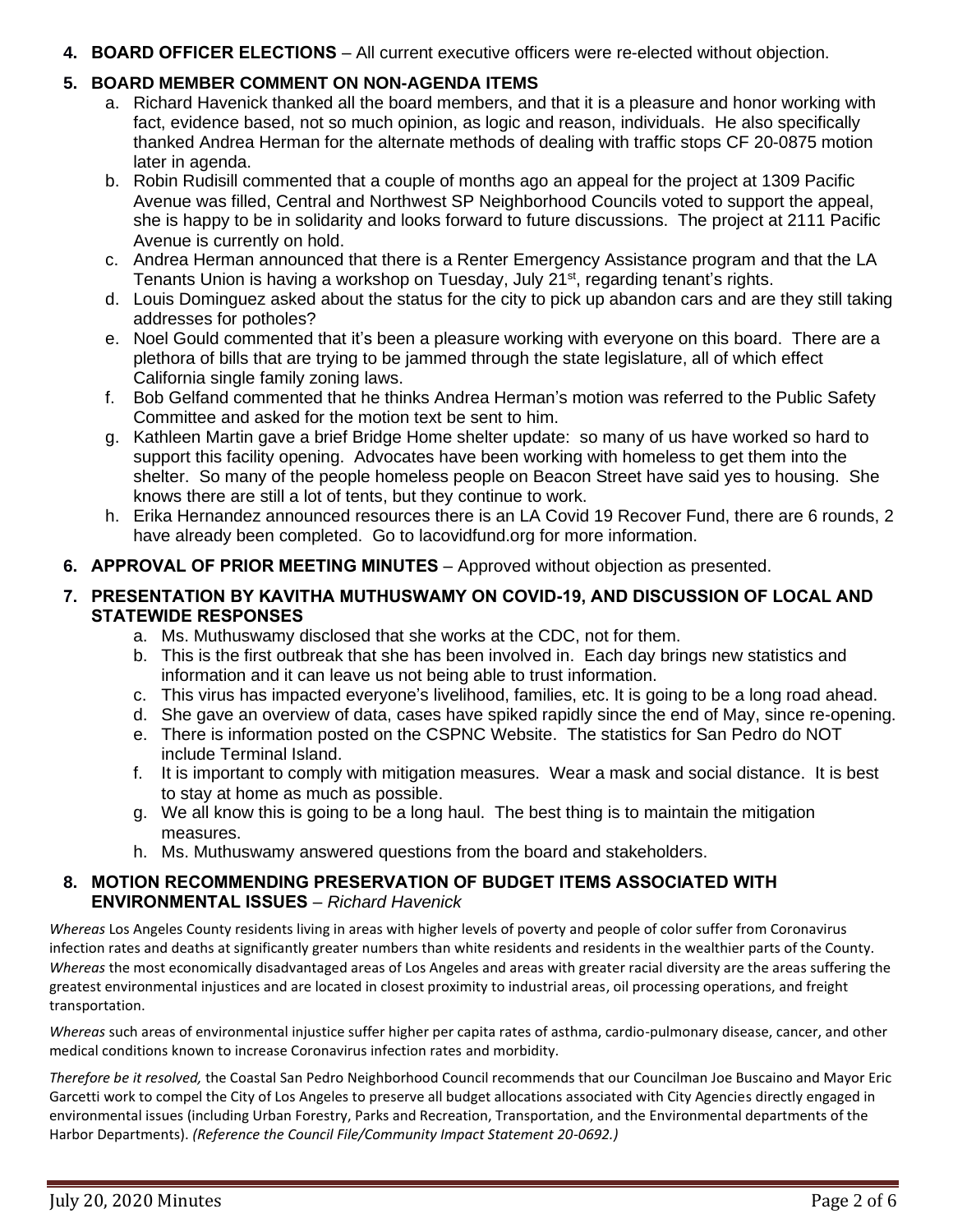*Further be it resolved,* the Coastal San Pedro Neighborhood Council recommends that our Supervisor Janice Hahn work to compel the County of Los Angeles to preserve all budget allocations associated with County offices directly engaged in environmental issues.

#### *References:*

1. Los Angeles County Department of Public Health established on May 22, 2020 that "African Americans, Native Hawaiian/Pacific Islanders, and people living in communities with high levels of poverty continue to have the highest rate of death per 100,000 people for COVID-19 when compared to other groups," at the following rates:

Blacks twice as likely; Latinos 75% greater; and, Native Hawaiian/Pacific Islander 12 times greater; residents in areas with higher rates of poverty were nearly four times as likely to die of Coronavirus than those living in areas with very low poverty levels.

References: https://www.latimes.com/california/story/2020-05-29/whites-far-less-likely-to-die-from-the-coronavirus-thannon-whites-in-l-a-county;

http://publichealth.lacounty.gov/phcommon/public/media/mediapubdetail.cfm?unit=media&ou=ph&prog=media&cur=cur &prid=2393&row=25&start=1

2. Los Angeles County Department of Public Health Director Barbara Ferrer provided the following updated statistics as reported in the July 11, 2020 Los Angeles Times for every 100,000 residents per the listed category:

Latino residents, 700 per 100,000; Black residents, 400; and white residents, 300.

In areas of higher levels of poverty, more than 1,800 are infected for every 100,000 residents and in wealthier areas, about 600 are infected per 100,000.

For deaths, Latino and Black residents are roughly twice as likely to die from the virus than white residents.

Motion by **Richard Havenick** to approve a Motion recommending preservation of budget items associated with environmental issues, second by **Kathleen Martin**, and passed with 14 yes (Dominguez, Ellis, Epperhart, Gelfand, Gould, Havenick, Herman, Hernandez, Kohn, Kopczynski, Martin, Muthuswamy, Pentcheff, and Rudisill), 0 no, 1 abstention (Cade), and 1 left meeting (Ross).

### **9. MOTION SUPPORTING PROPOSED MELLO ACT ORDINANCE, WITH RESERVATIONS** – *Planning and Land Use Committee*

*Be It Resolved that* the Coastal San Pedro Neighborhood Council generally supports the draft Mello Act Ordinance except that we strongly recommend against: 1) any provisions that would allow for the demolition of 100% residential structures for purposes of a nonresidential/commercial mixed use project; and 2) all feasibility analyses except for when the City may be required to determine whether a residential use is still feasible. (Council File 15-0129-S1/CPC-2019-7393-CA)

Motion from committee passed with 15 yes (Cade, Dominguez, Ellis, Epperhart, Gelfand, Gould, Havenick, Herman, Hernandez, Kohn, Kopczynski, Martin, Muthuswamy, Pentcheff, and Rudisill), 0 no, 0 abstention, and 1 left meeting (Ross).

### **10. MOTION RECOMMENDING PUBLIC HEARING REGARDING HOME SHARING ORDINANCE** – *Planning and Land Use Committee*

*Be It Resolved that* the Coastal San Pedro Neighborhood Council strongly recommends that City Planning hold a Public Hearing for the purpose of public input and engagement, including a Q&A period, on enforcement of the Home Sharing Ordinance. (Council File 18- 1245/CPC-2020-2762-CA)

Motion from committee passed with 15 yes (Cade, Dominguez, Ellis, Epperhart, Gelfand, Gould, Havenick, Herman, Hernandez, Kohn, Kopczynski, Martin, Muthuswamy, Pentcheff, and Rudisill), 0 no, 0 abstention, and 1 left meeting (Ross).

### **11. MOTION RECOMMENDING ENFORCEMENT FOR PROPOSED HOME SHARING ORDINANCE AMENDMENT** – *Planning and Land Use Committee*

*Be It Resolved that* the Coastal San Pedro Neighborhood Council insists that with respect to the pending Home Sharing Ordinance City Planning implement an adequate enforcement mechanism, as the City Council required in its October 30, 2019 Motion, which states: "I…DIRECT the Department of City Planning to report in 30 days on the enforcement mechanism that would assure that units subject to the Rent Stabilization Ordinance participating in the program are owner-occupied." (Council File 18-1245/CPC-2020-2762-CA)

Motion from committee passed with 14 yes (Cade, Ellis, Epperhart, Gelfand, Gould, Havenick, Herman, Hernandez, Kohn, Kopczynski, Martin, Muthuswamy, Pentcheff, and Rudisill), 0 no, 0 abstention, 1 out of room (Dominguez), and 1 left meeting (Ross).

## **12. MOTION SUPPORTING COASTAL DEVELOPMENT PERMIT FOR 322 W. 15TH ST — DIR-2020-1539- CDP-MEL** - *Planning and Land Use Committee*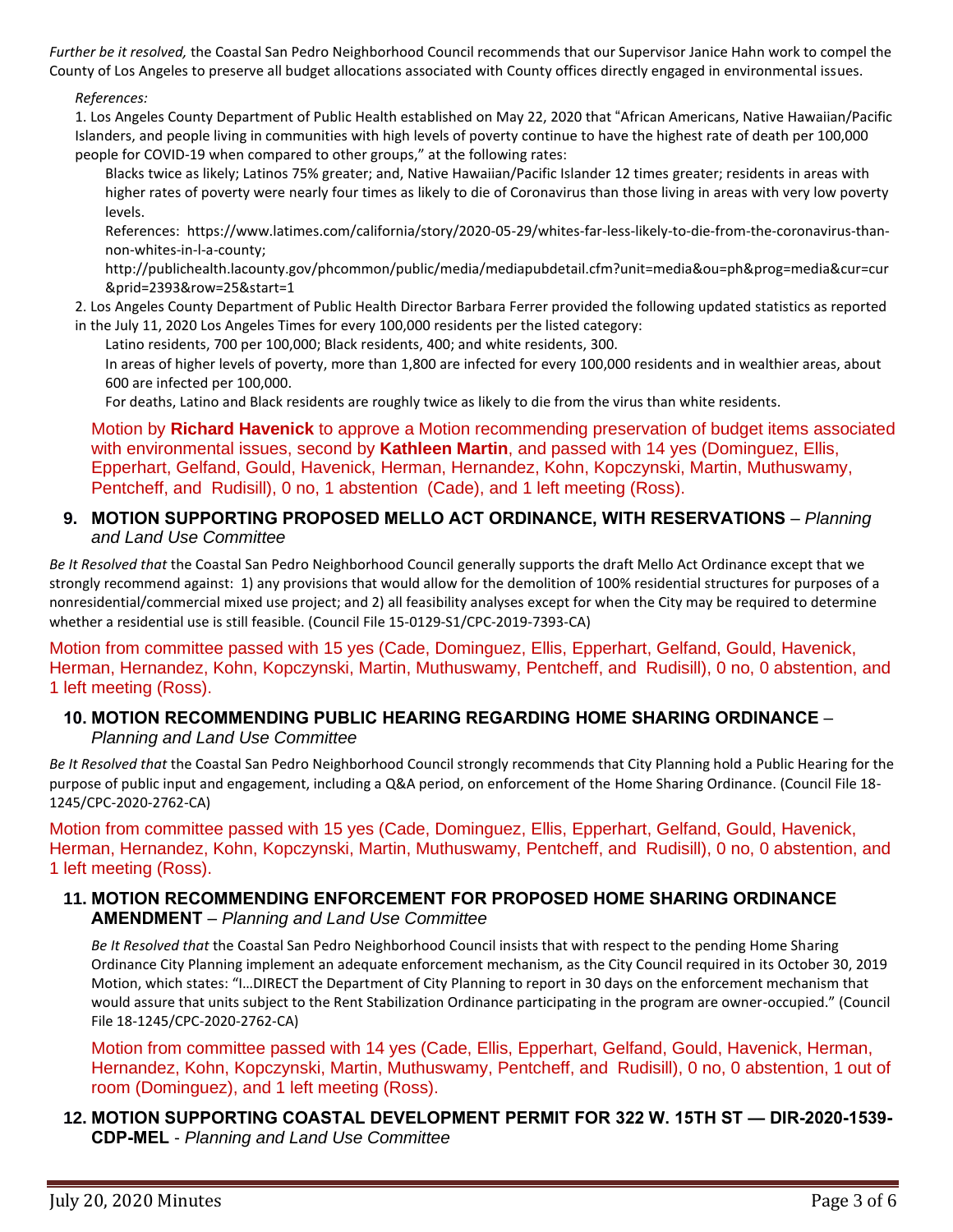*Be It Resolved that* the Coastal San Pedro Neighborhood Council supports the coastal development permit for the project at 322 W. 15th Ave for conversion of a retail structure to an Accessory Dwelling Unit, with one parking space, and asks that City Planning expedite the remaining processing. (Case # DIR-2020-1539-CDP-MEL)

Motion from committee passed with 13 yes (Dominguez, Ellis, Gelfand, Gould, Havenick, Herman, Hernandez, Kohn, Kopczynski, Martin, Muthuswamy, Pentcheff, and Rudisill), 0 no, 2 abstentions (Cade and Epperhart), and 1 left meeting (Ross).

#### **13. MOTION SUPPORTING COASTAL DEVELOPMENT PERMIT FOR 322 W. 15TH ST — DIR-2020-1539- CDP-MEL** – *Planning and Land Use Committee*

*Resolved,* the Coastal San Pedro Neighborhood Council urges that governmental entities at all levels (local, state and federal) enact legislation and adopt policies to reform law enforcement agencies to better serve and respect the rights of all individuals in America.

*Be it further resolved,* these reforms include, but are not limited to, the following:

Elimination or modification of the qualified immunity doctrine,

Establishment of a nationwide registry of law enforcement officers who have been terminated from employment or who have resigned while under investigation,

Establishment of an early warning system to identify officers who may need more training,

Requirement for comprehensive reporting that includes both uses of force and threats of force.

Establishment of a publicly-accessible use-of-force analysis website so that the public can monitor when and how force is used, Recurring and frequent training in crisis intervention and de-escalation training,

Prohibition of the use of chokeholds, strangleholds, and carotid restraints,

Requirement that officers intervene to stop another officer from using excessive force,

Requirement that officers do their best to de-escalate situations before using the minimal force required,

Requirement that officers use a force continuum or matrix that defines and limits the types of force that can be used to respond to specific types of resistance,

Requirement that officers give a verbal warning before using deadly force *WHEN POSSIBLE*,

Requirement that officers exhaust all other reasonable alternatives before resorting to using deadly force,

Requirement for more comprehensive vetting in preliminary personality evaluation for hiring by law enforcement agencies,

#### *REQUIREMENT THAT THERE BE EXHAUSTIVE ENFORCEMENT PROTOCOLS FOR OFFICERS WHO VIOLATE THESE CONDITIONS,*

*Be it further resolved,* the Coastal San Pedro Neighborhood urges that governmental entities employing law enforcement officers conduct a thorough examination of the structure, funding, and regulations and policies of their police agencies to determine what additional reforms may be needed.

**Motion** by **Bob Gelfand** to amend the motion to add *WHEN POSSIBLE* to reform #11 as noted above, second by **Louis Dominguez**, and passed with 8 yes (Dominguez, Ellis, Gelfand, Gould, Havenick, Herman, Kohn, and Kopczynski), 3 noes (Cade, Hernandez, and Martin), 3 abstentions (Epperhart, Pentcheff, and Rudisill), 1 out of room (Muthuswamy) and 1 left meeting (Ross).

# **Motion** by **Noel Gould** to amend the motion to add *REQUIREMENT THAT THERE BE EXHAUSTIVE*

*ENFORCEMENT PROTOCOLS FOR OFFICERS WHO VIOLATE THESE CONDITIONS,* as noted above, second by **Robin Rudisill**, and passed with 8 yes (Cade, Dominguez, Ellis, Epperhart, Gould, Havenick, Kopczynski, and Rudisill), 2 noes (Herman and Kohn), 5 abstentions (Gelfand, Hernandez, Martin, Muthuswamy, and Pentcheff), and 1 left meeting (Ross).

**Motion** from committee as amended passed with 13 yes (Cade, Dominguez, Ellis, Epperhart, Gelfand, Gould, Havenick, Herman, Kohn, Kopczynski, Muthuswamy, Pentcheff, and Rudisill), 1 no (Hernandez), 1 abstention (Martin), and 1 left meeting (Ross).

The following item was taken up by the Board although it was not in the Agenda. Pursuant to the Brown Act, California Government Code §54954.2.(b)(2), a two-thirds vote of Board members present at the meeting supported taking up the item since it required immediate action and it came to the attention of the body subsequent to the agenda being posted.

Motion by **Richard Havenick** to approve adding the motion below to the agenda, second by **Noel Gould**, and passed with 16 yes (Cade, Dominguez, Ellis, Epperhart, Gelfand, Gould, Havenick, Herman, Hernandez, Kohn, Kopczynski, Martin, Muthuswamy, Pentcheff, Ross, and Rudisill), 0 no, and 0 abstention.

#### **Support of City Council's Motion to Oppose SB 1120**

*Joint Planning and Land Use Management Committee*

*Whereas* State Senate Bill 1120:

`1) would eliminate public hearings and public notice and only require administrative, ministerial review;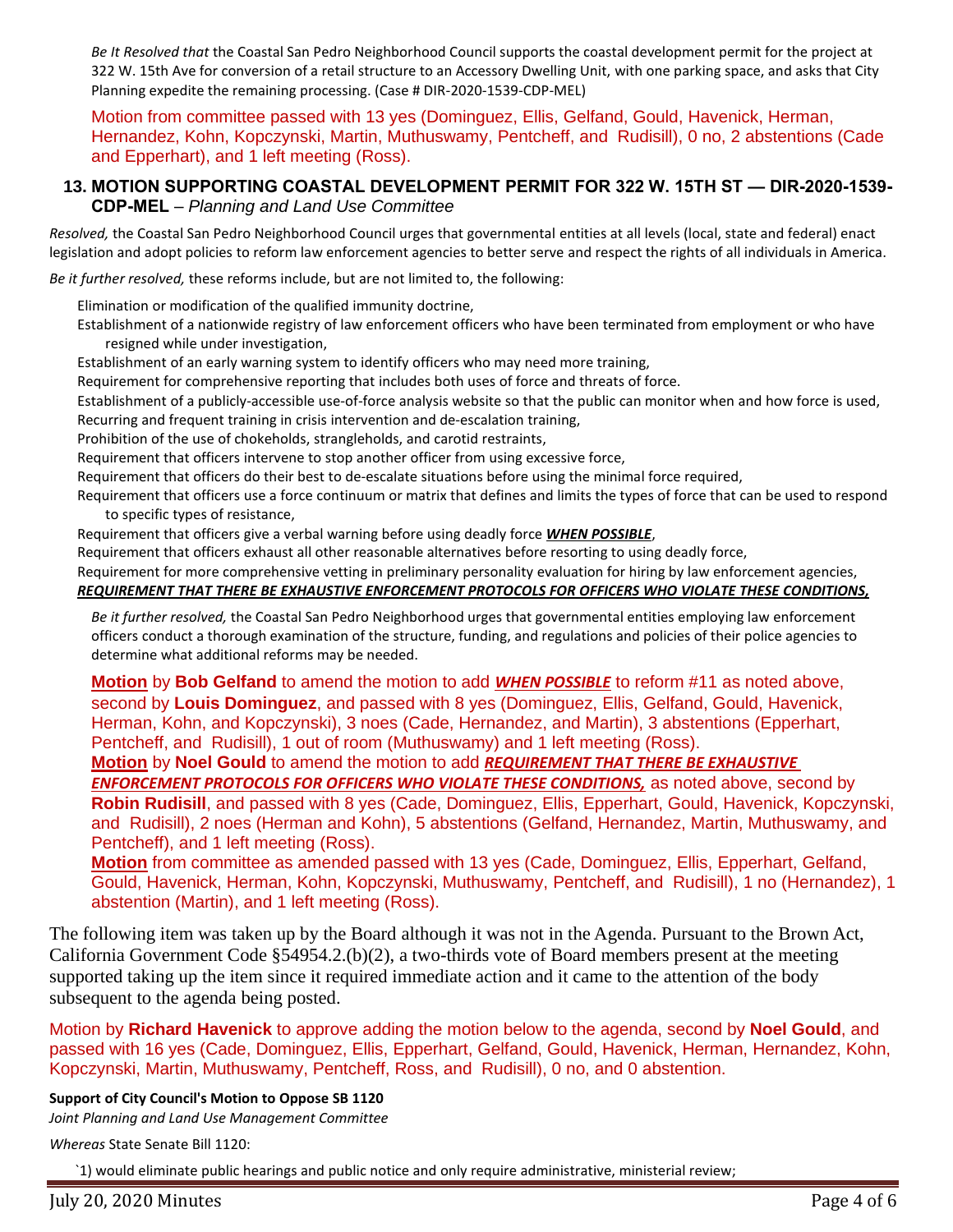2) would provide ministerial approval of a parcel map of four or fewer parcels;

3) would undermine the Subdivision Map Act which now vests the authority to regulate and control the design and improvement of subdivisions by the legislative body of a local agency;

4) would exempt projects from environmental review, undermining community participation and vetting by local legislative bodies;

5) would override local zoning, in effect eliminating single-family zoning in the city and statewide;

6) would disregard the zoning limitations that homeowners statewide relied upon when making their home purchase decision;

7) would reduce parking requirements and eliminate parking within  $\frac{1}{2}$  mile of transit; and

8) would not require that any of the units created be affordable and so fails to address the City's and the State's most pressing need for low and very low income housing.

*Resolved that* the Coastal San Pedro Neighborhood Council Board supports the City Council Resolution dated June 24, 2020 to include opposition to SB 1120 in its 2019-2020 State Legislative Program. **The Coastal San Pedro Neighborhood Council opposes SB 1120.**  (Council File 20-2002-S101)

**Motion** by **Bob Gelfand** to amend the motion to add **The Coastal San Pedro Neighborhood Council opposes SB 1120.** as noted above, second by **Noel Gould**, and passed with 15 yes (Cade, Dominguez, Ellis, Epperhart, Gelfand, Gould, Havenick, Herman, Hernandez, Kohn, Kopczynski, Martin, Muthuswamy, Pentcheff, and Rudisill), 0 no, 0 abstention, and 1 left meeting (Ross).

**Motion** from committee as amended passed with 15 yes (Cade, Dominguez, Ellis, Epperhart, Gelfand, Gould, Havenick, Herman, Hernandez, Kohn, Kopczynski, Martin, Muthuswamy, Pentcheff, and Rudisill), 0 no, 0 abstention, and 1 left meeting (Ross).

- **14. APPOINTMENTS OF ALL COMMITTEE OFFICERS, COMMITTEE MEMBERS, CARD HOLDERS, SECOND SIGNERS, COMMUNITY IMPACT STATEMENT FILERS, AGENCY LIASIONS, AND OTHER BOARD REPRESENTATIVES, INCLUDING BUT NOT LIMITED TO:** Appointing Carmenza Adams to the following committees: Administrative Operations, Communications, Emergency Preparedness & Public Safety, Environment & Sustainability, and Port; Appointing Jose Vargas as a member of the LGBTQ+ Alliance of Neighborhood Councils. All above approved without objection.
- **15. THE COASTAL SAN PEDRO NEIGHBORHOOD COUNCIL SHALL ADOPT THE PROPOSED BUDGET FOR THE 2020–2021 FISCAL YEAR, AS WELL AS THE NEIGHBORHOOD COUNCIL ADMINISTRATIVE PACKAGE** – *Administrative Operations Committee*

The Coastal San Pedro Neighborhood Council shall adopt the following budget for the 2020–2021 fiscal year: *Category Allocation*

| <b>OFFICE / OPERATIONAL EXPENDITURES</b>     |                  |
|----------------------------------------------|------------------|
| Audio services                               | \$1,500.00       |
| Virtual office / storage                     | \$4,000.00       |
| Temporary staff: transcription / bookkeeping | \$8,000.00       |
| Post office box rental: annual               | 175.00<br>S.     |
| Committee meeting space                      | \$1,500.00       |
| Office: miscellaneous                        | \$1,000.00       |
| Food / refreshments                          | 525.00<br>\$     |
| Website hosting                              | \$<br>300.00     |
| Operating expenses                           | \$2,000.00       |
| Totals                                       | \$19,000.00      |
| <b>ELECTION EXPENSES</b>                     | 500.00<br>\$     |
| <b>OUTREACH EXPENDITURES</b>                 |                  |
| <b>Newsletters</b>                           | \$5,000.00       |
| Committee funding requests                   | \$1,000.00       |
| <b>Outreach activities</b>                   | \$1,500.00       |
| Totals                                       | \$7,500.00       |
| NEIGHBORHOOD PURPOSE GRANTS                  | \$5,000.00       |
| <b>Grand totals</b>                          | <u>32,000.00</u> |
|                                              |                  |

Motion from committee passed with 15 yes (Cade, Dominguez, Ellis, Epperhart, Gelfand, Gould, Havenick, Herman, Hernandez, Kohn, Kopczynski, Martin, Muthuswamy, Pentcheff, Ross, and Rudisill), 0 no, 0 abstention, and 1 left meeting (Ross).

**16. TRESURER'S REPORT** – Louis Dominguez, Treasurer – Gave a brief overview of current funding levels